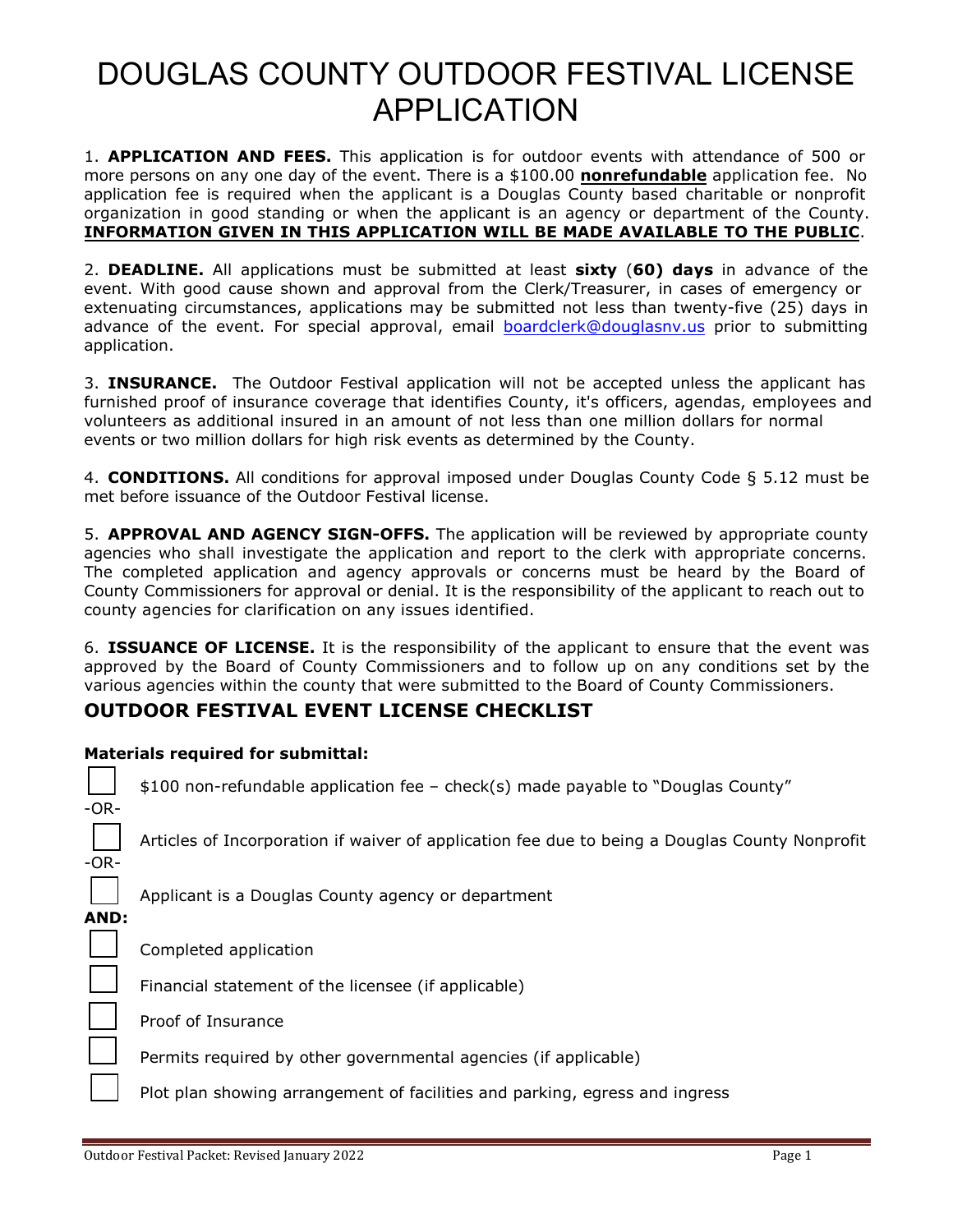### **OUTDOOR FESTIVAL LICENSE APPLICATION**

|                                         | (Address or Legal Description) |                                                                                                                                                                                                                                                                                                         |                   |
|-----------------------------------------|--------------------------------|---------------------------------------------------------------------------------------------------------------------------------------------------------------------------------------------------------------------------------------------------------------------------------------------------------|-------------------|
|                                         |                                |                                                                                                                                                                                                                                                                                                         |                   |
|                                         | Street or P.O. Box             | City                                                                                                                                                                                                                                                                                                    | Zip Code<br>State |
|                                         |                                |                                                                                                                                                                                                                                                                                                         |                   |
|                                         |                                | Phone $\#(s)$ : _________________ (Business) _______________ (Cell)                                                                                                                                                                                                                                     |                   |
|                                         |                                | Is the applicant $a(n)$ : $\begin{bmatrix} \begin{matrix} \begin{matrix} \end{matrix} \\ \end{matrix} \end{bmatrix}$ $\begin{bmatrix} \begin{matrix} \end{matrix} \\ \end{bmatrix}$ artnership $\begin{bmatrix} \begin{matrix} \end{matrix} \\ \end{bmatrix}$ Individual $\begin{bmatrix} \end{matrix}$ | Other             |
|                                         |                                | If corporation or partnership, please list corporate officers or partners:                                                                                                                                                                                                                              |                   |
|                                         |                                |                                                                                                                                                                                                                                                                                                         |                   |
| Name                                    | Address                        |                                                                                                                                                                                                                                                                                                         | Title             |
|                                         |                                |                                                                                                                                                                                                                                                                                                         |                   |
| Description of Event:                   |                                |                                                                                                                                                                                                                                                                                                         |                   |
|                                         |                                |                                                                                                                                                                                                                                                                                                         |                   |
| Date(s) of Event: _____________________ |                                |                                                                                                                                                                                                                                                                                                         |                   |
|                                         |                                | Will an admission fee be charged for your event? $\begin{bmatrix} \text{Yes; } \text{\$ Amount:} \end{bmatrix}$                                                                                                                                                                                         | No                |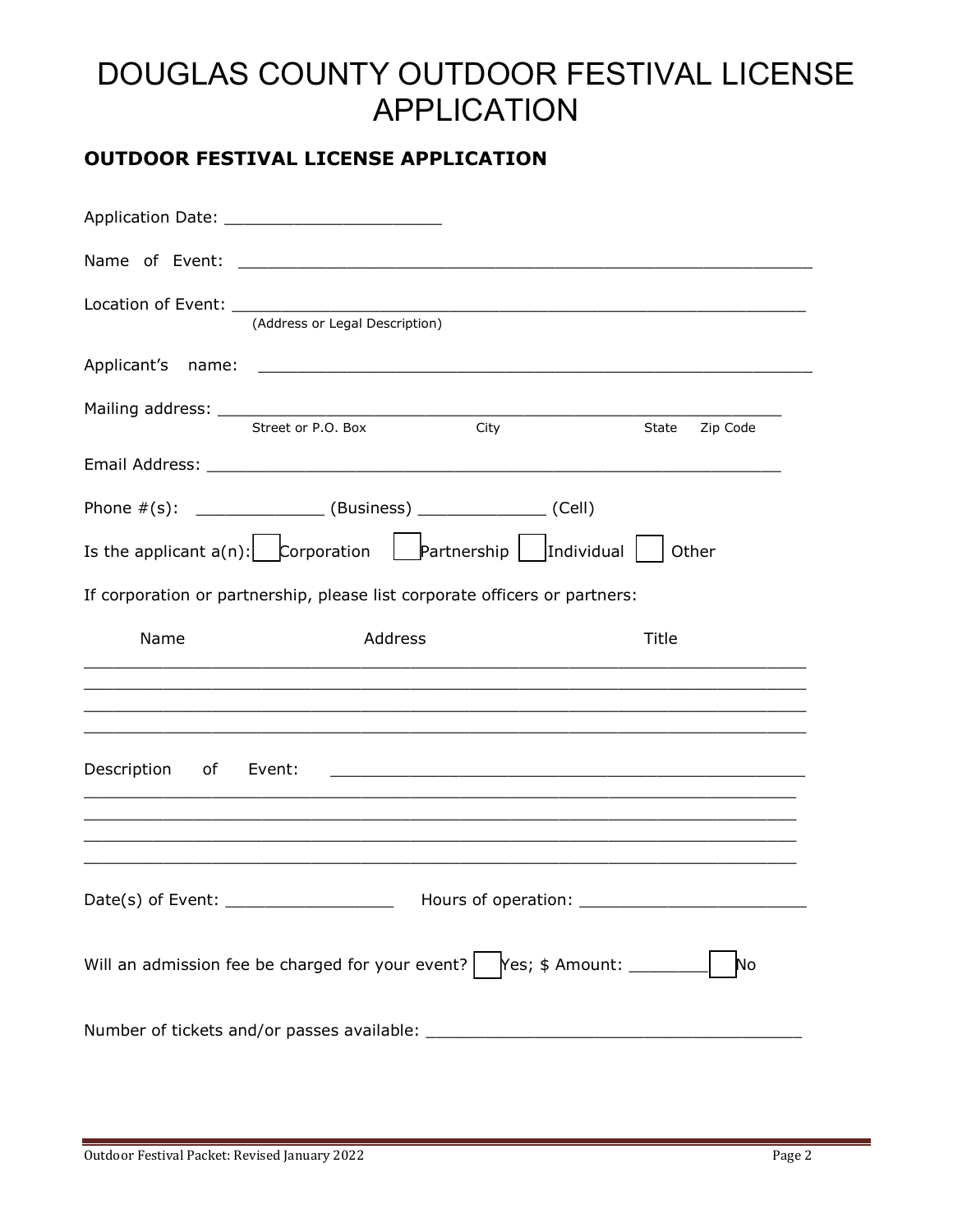| List approximate number of spectators: _____________________                                                                                                                                                                                                                                                                                                                   |               |           |       |          |                                                                                                   |
|--------------------------------------------------------------------------------------------------------------------------------------------------------------------------------------------------------------------------------------------------------------------------------------------------------------------------------------------------------------------------------|---------------|-----------|-------|----------|---------------------------------------------------------------------------------------------------|
|                                                                                                                                                                                                                                                                                                                                                                                |               |           |       |          |                                                                                                   |
| Will alcoholic beverages be served?   Yes<br>(all liquor vendors must be individually licensed with Douglas County Sheriff's Office)                                                                                                                                                                                                                                           |               | <b>No</b> |       |          |                                                                                                   |
| Will food and/or beverages be served?   Yes   No<br>to NRS chapter 446.)                                                                                                                                                                                                                                                                                                       |               |           |       |          | (all concessionaires must be licensed and operate under a valid health department permit pursuant |
| Will there be live music? $\begin{bmatrix} \n\sqrt{1 + 2} & \sqrt{1 + 2} \\ \sqrt{1 + 2} & \sqrt{1 + 2} \\ \sqrt{1 + 2} & \sqrt{1 + 2} \\ \sqrt{1 + 2} & \sqrt{1 + 2} \\ \sqrt{1 + 2} & \sqrt{1 + 2} \\ \sqrt{1 + 2} & \sqrt{1 + 2} \\ \sqrt{1 + 2} & \sqrt{1 + 2} \\ \sqrt{1 + 2} & \sqrt{1 + 2} \\ \sqrt{1 + 2} & \sqrt{1 + 2} \\ \sqrt{1 + 2} & \sqrt{1 + 2} \\ \sqrt{1 + $ |               |           |       |          |                                                                                                   |
| <b>INSURANCE:</b>                                                                                                                                                                                                                                                                                                                                                              |               |           |       |          |                                                                                                   |
|                                                                                                                                                                                                                                                                                                                                                                                |               |           |       |          |                                                                                                   |
|                                                                                                                                                                                                                                                                                                                                                                                |               |           |       |          |                                                                                                   |
|                                                                                                                                                                                                                                                                                                                                                                                | <b>Street</b> | City      | State | Zip code |                                                                                                   |
|                                                                                                                                                                                                                                                                                                                                                                                |               |           |       |          |                                                                                                   |

Policy number: \_\_\_\_\_\_\_\_\_\_\_\_\_\_\_\_\_\_\_\_\_\_\_\_\_\_

I, the undersigned, have answered all questions in this application and to the best of my knowledge all answers are true and correct. I further understand that disclosure of any false, misleading or incorrect answers could result in the denial of the permit. The filing of the application does not authorize the conducting of any business for which a permit is required, and any carrying on of such business before a permit is issued may also be grounds for denial of a permit.

\_\_\_\_\_\_\_\_\_\_\_\_\_\_\_\_\_\_\_\_\_\_\_\_\_\_\_\_\_\_\_\_\_\_\_\_\_\_ \_\_\_\_\_\_\_\_\_\_\_\_\_\_\_\_

 $\_$  , and the set of the set of the set of the set of the set of the set of the set of the set of the set of the set of the set of the set of the set of the set of the set of the set of the set of the set of the set of th

Signature of Applicant Date Date Date

Name of Applicant Contact Email Address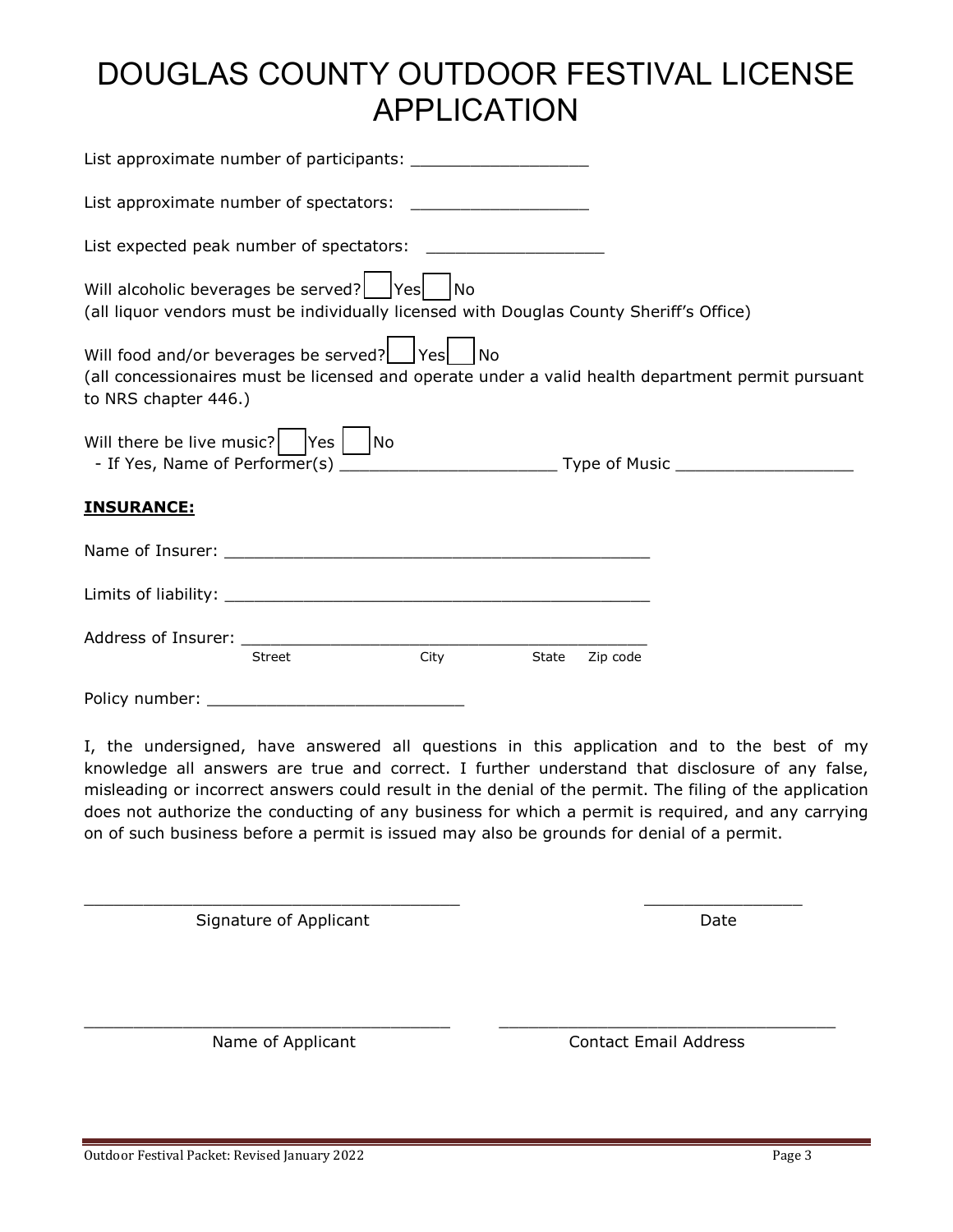### **FESTIVAL PLANS:**

#### **(MUST BE COMPLETED - ATTACH ADDITIONAL PAGES IF NECESSARY)**

Detailed explanation of the applicant's plans to provide law enforcement protection; water facilities; food concessions; toilet facilities; trash cans and litter; medical facilities; fire protection; parking areas, access and parking control; maintenance of a headquarters or providing contact information; if it is proposed or expected that spectators or participants will remain at night or overnight, the arrangements for illuminating the premises and for camping or similar facilities; and what provisions shall be made for numbers of spectators in excess of the estimate. Applicant may submit a plot plan showing arrangement of the facilities including those for parking, egress and ingress shall be submitted with the application. (§ 5.12.040)

 $\_$  , and the set of the set of the set of the set of the set of the set of the set of the set of the set of the set of the set of the set of the set of the set of the set of the set of the set of the set of the set of th  $\_$  , and the set of the set of the set of the set of the set of the set of the set of the set of the set of the set of the set of the set of the set of the set of the set of the set of the set of the set of the set of th

 $\_$  , and the set of the set of the set of the set of the set of the set of the set of the set of the set of the set of the set of the set of the set of the set of the set of the set of the set of the set of the set of th

 $\_$  , and the set of the set of the set of the set of the set of the set of the set of the set of the set of the set of the set of the set of the set of the set of the set of the set of the set of the set of the set of th  $\_$  , and the set of the set of the set of the set of the set of the set of the set of the set of the set of the set of the set of the set of the set of the set of the set of the set of the set of the set of the set of th

 $\_$  , and the set of the set of the set of the set of the set of the set of the set of the set of the set of the set of the set of the set of the set of the set of the set of the set of the set of the set of the set of th

 $\_$  , and the set of the set of the set of the set of the set of the set of the set of the set of the set of the set of the set of the set of the set of the set of the set of the set of the set of the set of the set of th  $\_$  , and the set of the set of the set of the set of the set of the set of the set of the set of the set of the set of the set of the set of the set of the set of the set of the set of the set of the set of the set of th  $\_$  , and the set of the set of the set of the set of the set of the set of the set of the set of the set of the set of the set of the set of the set of the set of the set of the set of the set of the set of the set of th  $\_$  , and the set of the set of the set of the set of the set of the set of the set of the set of the set of the set of the set of the set of the set of the set of the set of the set of the set of the set of the set of th

 $\_$  , and the set of the set of the set of the set of the set of the set of the set of the set of the set of the set of the set of the set of the set of the set of the set of the set of the set of the set of the set of th  $\_$  , and the set of the set of the set of the set of the set of the set of the set of the set of the set of the set of the set of the set of the set of the set of the set of the set of the set of the set of the set of th  $\_$  , and the set of the set of the set of the set of the set of the set of the set of the set of the set of the set of the set of the set of the set of the set of the set of the set of the set of the set of the set of th  $\_$  , and the set of the set of the set of the set of the set of the set of the set of the set of the set of the set of the set of the set of the set of the set of the set of the set of the set of the set of the set of th

 $\_$  , and the set of the set of the set of the set of the set of the set of the set of the set of the set of the set of the set of the set of the set of the set of the set of the set of the set of the set of the set of th  $\_$  , and the set of the set of the set of the set of the set of the set of the set of the set of the set of the set of the set of the set of the set of the set of the set of the set of the set of the set of the set of th  $\_$  , and the set of the set of the set of the set of the set of the set of the set of the set of the set of the set of the set of the set of the set of the set of the set of the set of the set of the set of the set of th  $\_$  , and the set of the set of the set of the set of the set of the set of the set of the set of the set of the set of the set of the set of the set of the set of the set of the set of the set of the set of the set of th

 $\_$  , and the set of the set of the set of the set of the set of the set of the set of the set of the set of the set of the set of the set of the set of the set of the set of the set of the set of the set of the set of th  $\_$  , and the set of the set of the set of the set of the set of the set of the set of the set of the set of the set of the set of the set of the set of the set of the set of the set of the set of the set of the set of th  $\_$  , and the set of the set of the set of the set of the set of the set of the set of the set of the set of the set of the set of the set of the set of the set of the set of the set of the set of the set of the set of th  $\_$  , and the set of the set of the set of the set of the set of the set of the set of the set of the set of the set of the set of the set of the set of the set of the set of the set of the set of the set of the set of th

#### **Describe law enforcement protection plan** (§ 5.12.120(A))

**Describe plan for location and supply of water facilities**  $(§ 5.12.120(B))$ 

**Describe food concessions plan** (§ 5.12.120(C))

**Describe toilet facilities plan** (§ 5.12.120(D))

**Describe trash cans and litter plan** (§ 5.12.120(E))

**Describe medical facilities plan** (§ 5.12.120(F))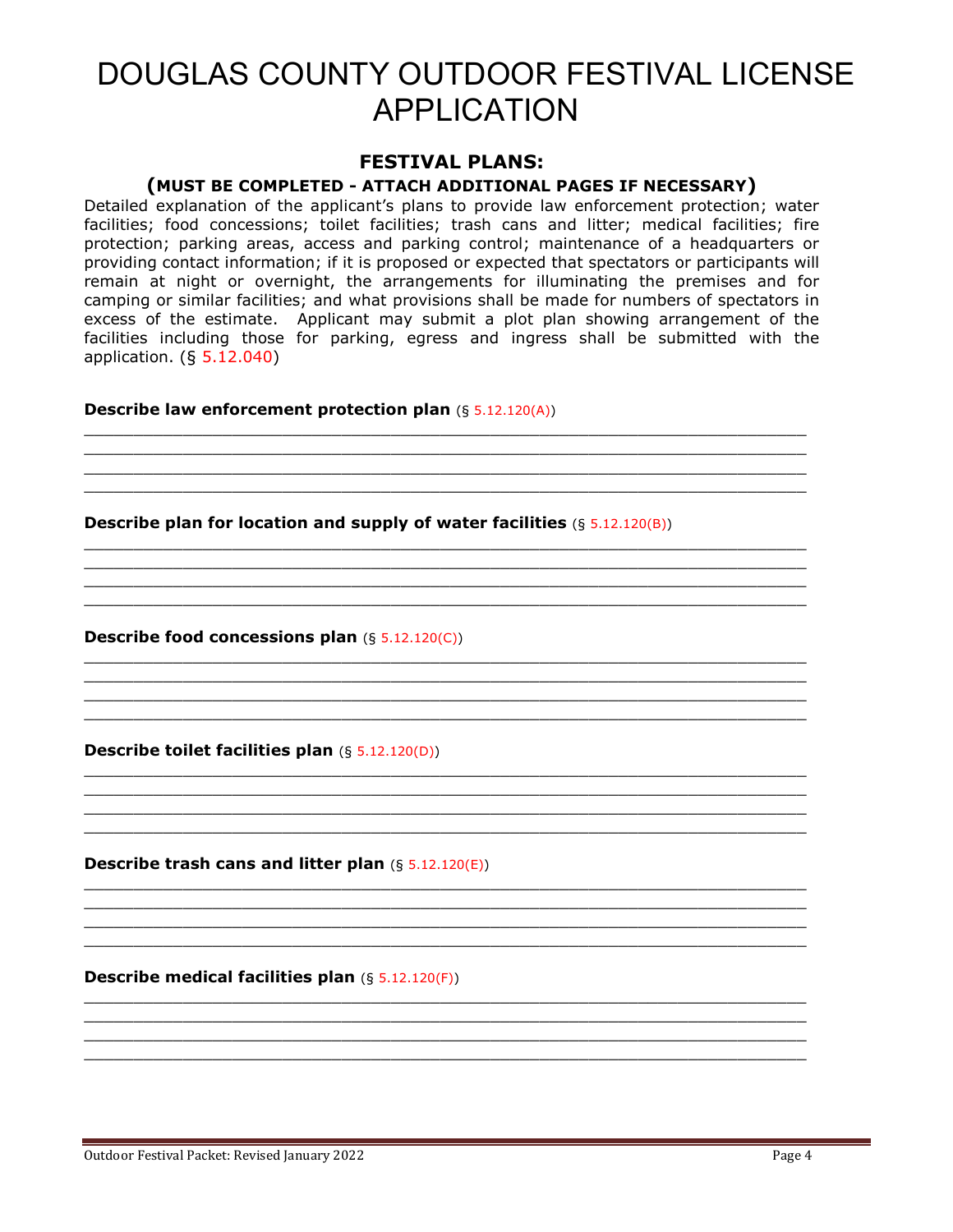**Describe fire protection plan**  $(S 5.12.120(G))$ 

**Describe parking areas, access and parking control plan (§ 5.12.120(H))** 

**Describe location of on-site headquarters or contact information (§ 5.12.120(J))** 

**Describe illumination plan**  $(S 5.12.120(K))$ 

**Describe overnight camping facilities plan**  $(S 5.12.120(L))$ 

Describe communication system plan  $(§ 5.12.120(Q))$ 

What provisions will be made for numbers of spectators in excess of the estimate  $(§ 5.12.040)$ 

Attach a plot plan showing arrangement of the facilities including those for parking, egress and ingress.  $(§ 5.12.040)$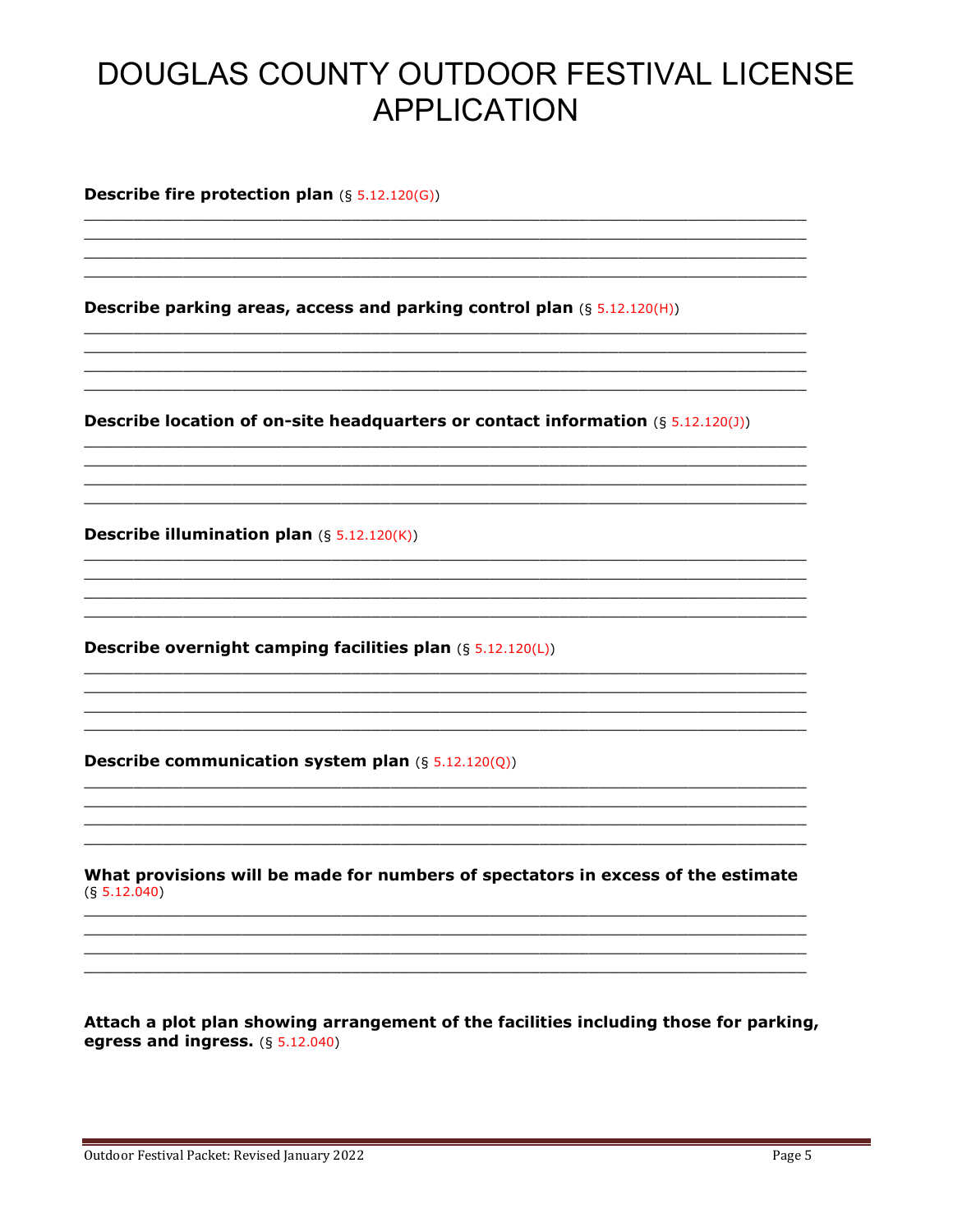| CUNTRIBUTURS & INVESTURS LIST<br>Please list anyone who has contributed, invested or who has a financial interest greater than \$500.<br>Use additional sheets if necessary. |                                                                  |      |  |       |                |  |
|------------------------------------------------------------------------------------------------------------------------------------------------------------------------------|------------------------------------------------------------------|------|--|-------|----------------|--|
|                                                                                                                                                                              |                                                                  |      |  |       |                |  |
|                                                                                                                                                                              |                                                                  |      |  |       |                |  |
|                                                                                                                                                                              | Street or P.O. Box                                               | City |  |       | State Zip Code |  |
|                                                                                                                                                                              | Phone $\#(s)$ : ________________(Business) _______________(Cell) |      |  |       |                |  |
|                                                                                                                                                                              |                                                                  |      |  |       |                |  |
|                                                                                                                                                                              | Street or P.O. Box                                               | City |  |       | State Zip Code |  |
|                                                                                                                                                                              |                                                                  |      |  |       |                |  |
|                                                                                                                                                                              | Phone $\#(s)$ : _______________(Business) ______________(Cell)   |      |  |       |                |  |
|                                                                                                                                                                              |                                                                  |      |  |       |                |  |
|                                                                                                                                                                              | Street or P.O. Box                                               | City |  | State | Zip Code       |  |
|                                                                                                                                                                              |                                                                  |      |  |       |                |  |
|                                                                                                                                                                              | Phone #(s): ________________(Business) ________________(Cell)    |      |  |       |                |  |
|                                                                                                                                                                              |                                                                  |      |  |       |                |  |
|                                                                                                                                                                              |                                                                  |      |  |       |                |  |
|                                                                                                                                                                              | Street or P.O. Box                                               | City |  | State | Zip Code       |  |
|                                                                                                                                                                              | Phone $\#(s)$ : _______________(Business) ______________(Cell)   |      |  |       |                |  |

**CONTRIBUTORS & INVESTORS LIST**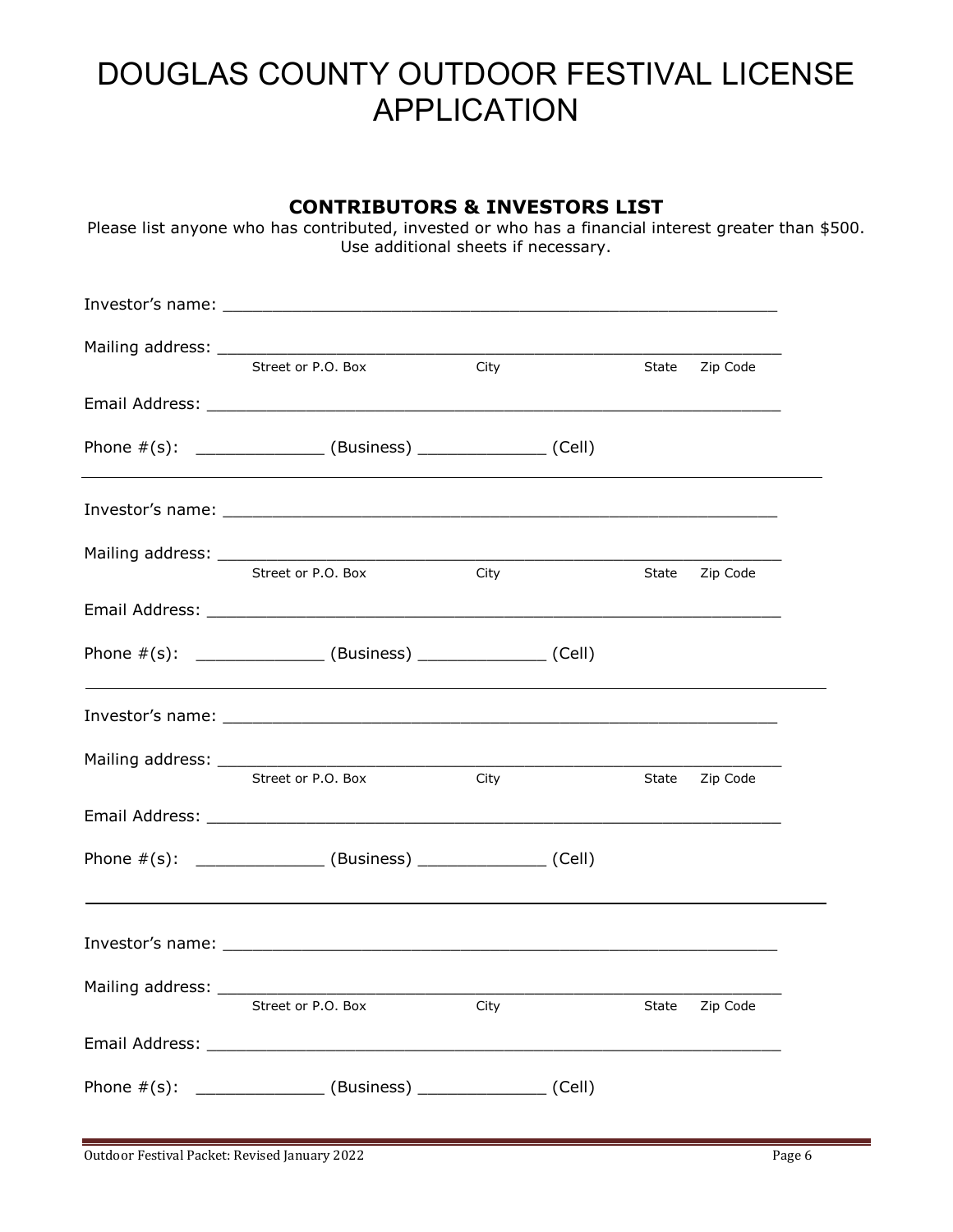### **PROPERTY OWNER AFFIDAVIT**

| STATE OF NEVADA             |                                                                                                     |
|-----------------------------|-----------------------------------------------------------------------------------------------------|
| <b>COUNTY OF DOUGLAS</b>    | SS:                                                                                                 |
|                             |                                                                                                     |
|                             | being duly sworn, depose, and say that I                                                            |
|                             | am an owner* of property involved in this application, that the applicant has my full permission to |
|                             | use the property and that the foregoing statements and answers herein contained                     |
|                             | and the information herewith submitted are in all respects complete, true and correct to the best   |
| of my knowledge and belief. |                                                                                                     |

Location of Event: \_\_\_\_\_\_\_\_\_\_\_\_\_\_\_\_\_\_\_\_\_\_\_\_\_\_\_\_\_\_\_\_\_\_\_\_\_\_\_\_\_\_\_\_\_\_\_\_\_\_\_\_\_\_\_\_ **Address or Legal Description** 

Signed \_\_\_\_\_\_\_\_\_\_\_\_\_\_\_\_\_\_\_\_\_\_\_\_\_\_\_\_\_\_\_\_\_\_\_\_\_\_\_\_\_

Subscribed and sworn to before me this \_\_\_\_\_\_ day of \_\_\_\_\_\_\_\_\_\_\_\_\_\_\_\_, 20\_\_\_.

\*Owner refers to the following. Please mark the appropriate box.

 $\Box$  OWNER/JOINT OWNER

 $\Box$  CORPORATE OFFICER/PARTNER

 $\Box$  POWER OF ATTORNEY (Provide copy of Power of Attorney)

 $\Box$  AGENT (Notarized letter from property owner giving legal authority to agent)

 $\Box$  LETTER FROM GOVERNMENT AGENCY WITH STEWARDSHIP

\_\_\_\_\_\_\_\_\_\_\_\_\_\_\_\_\_\_\_\_\_\_\_\_\_\_\_\_\_\_\_\_\_\_\_\_\_\_\_\_\_\_\_\_\_\_\_\_\_\_

\_\_\_\_\_\_\_\_\_\_\_\_\_\_\_\_\_\_\_\_\_\_\_\_\_\_\_\_\_\_\_\_\_\_\_\_\_\_\_\_\_\_\_\_\_\_\_\_\_\_

\_\_\_\_\_\_\_\_\_\_\_\_\_\_\_\_\_\_\_\_\_\_\_\_\_\_\_\_\_\_\_\_\_\_\_\_\_\_\_\_\_\_\_\_\_\_\_\_\_\_

Douglas County Clerk's Office

 $~\sim$ OR $~\sim$ 

Notary Public in and for said county and state

My commission expires

Outdoor Festival Packet: Revised January 2022 Page 7